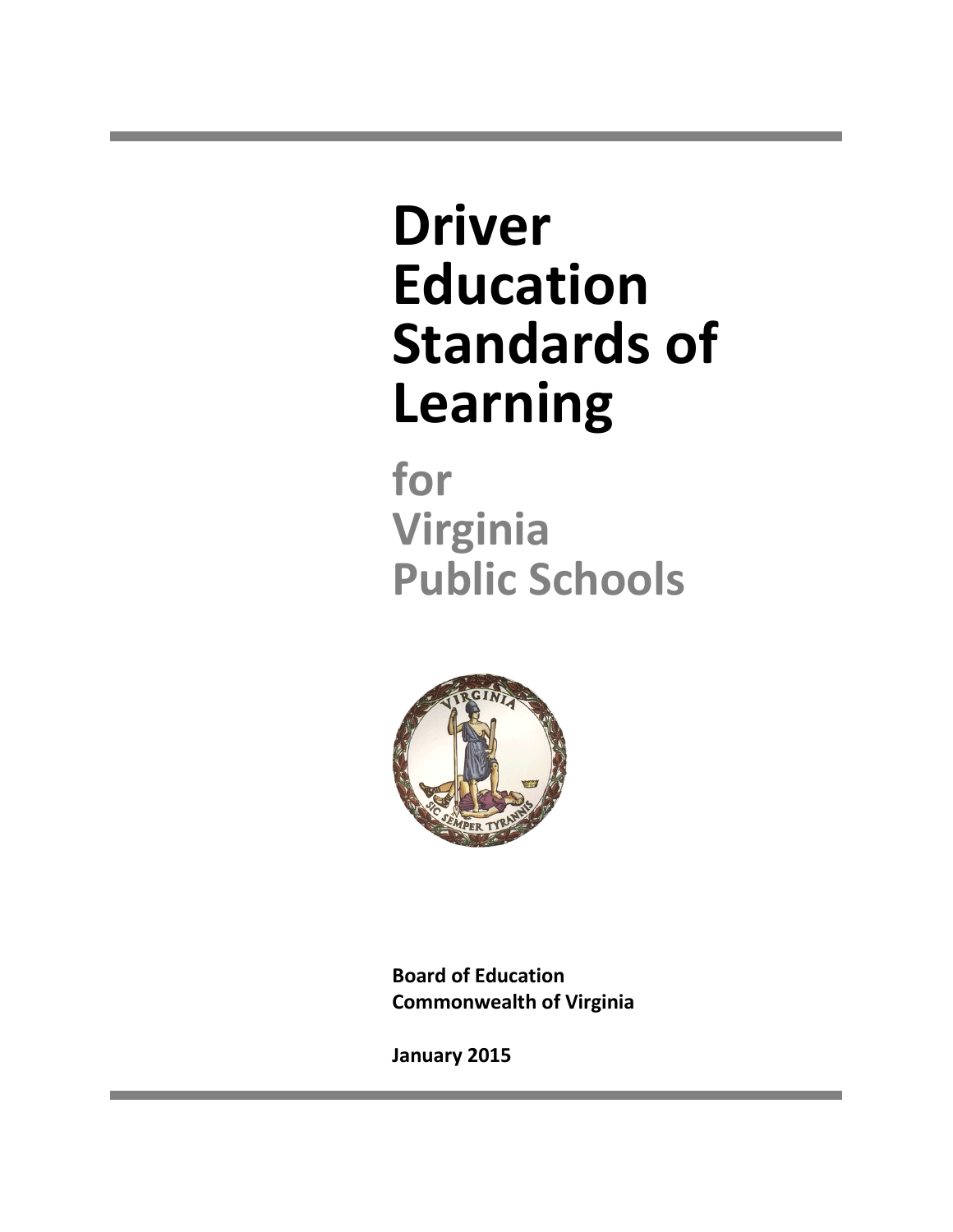# **Preface**

The *Driver Education Standards of Learning for Virginia Public Schools* provides the framework for the *Curriculum Guide for Driver Education in Virginia,* which defines the skills and competencies necessary to become a proficient user of the highway transportation system. As prescribed by §22.1-205 of the *Code of Virginia*, the curriculum guide serves as the Board of Education's approved program of study for public, private, and commercial driver training school programs. Public and private school driver education programs are approved by the Board of Education, and commercial driver training schools are approved and licensed by the Virginia Department of Motor Vehicles.

The *Driver Education Standards of Learning* focus on core concepts and procedures and set clear, concise, and measurable expectations for novice drivers. The standards, which have been refined through public hearings and numerous rounds of feedback from parents, teachers, administrators, and representatives from higher education, are informed by teachers' experience, content experts, research and national standards. Parents are encouraged to work with their children to help them achieve these standards, and teachers are encouraged to use simulation and other technologies to enhance student learning.

A major goal of Virginia's educational agenda is to create an excellent statewide system of public education that meets the needs of all young people in Virginia. These Standards of Learning chart the course for achieving that objective.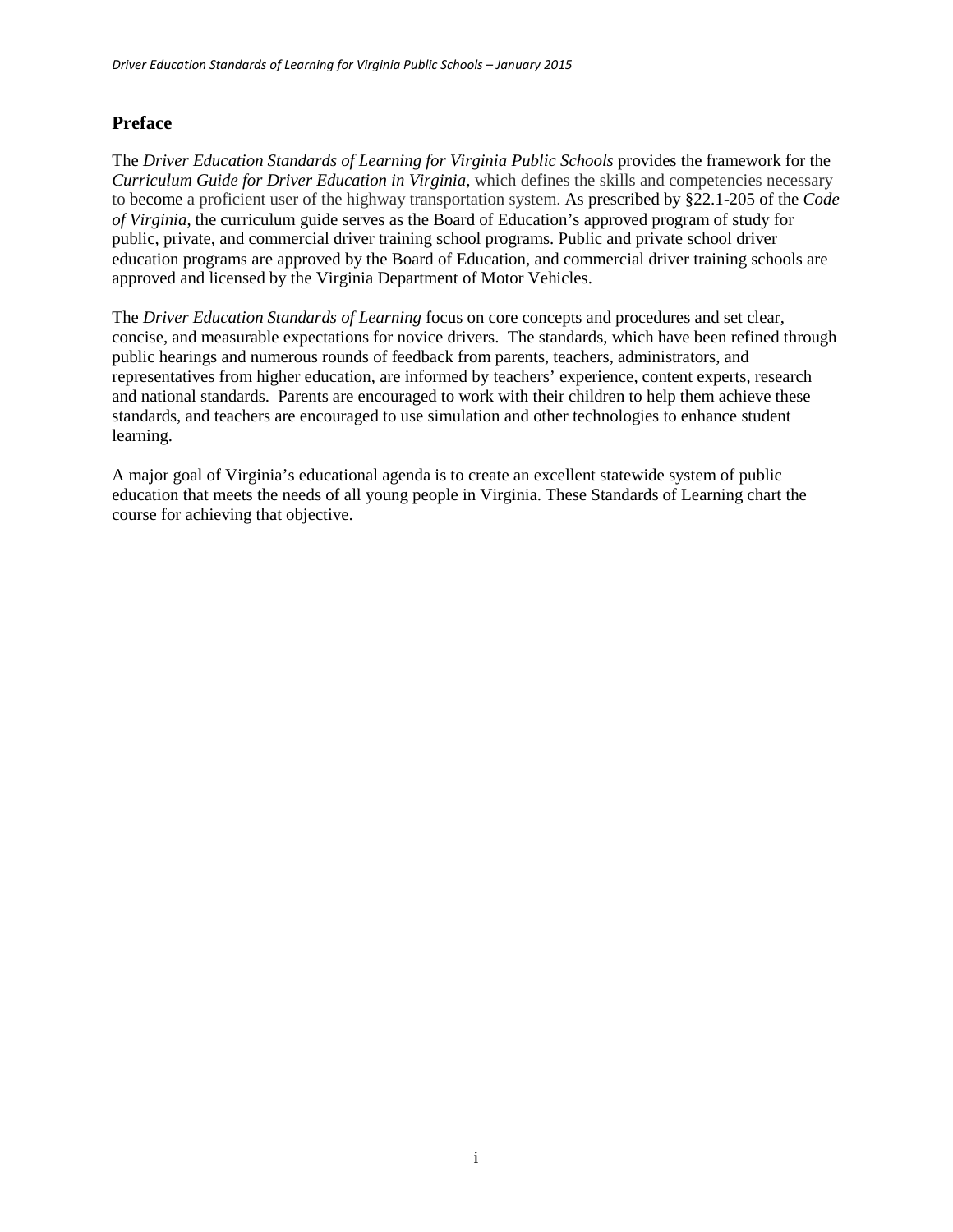## **Introduction**

Driver literacy is an important life skill. Cars do not crash; people crash them. The classroom and in-car driver education standards are intended to help students develop conceptual understanding of safe driving practices and skill-based performance. The standards also stress the abilities to reason and connect safe driving skills with safe driving attitudes. Emphasis is placed on linking the skills of visual search, managing time and space, and maintaining vehicle balance. Significant attention is given to awareness of risks, maintenance of alertness, driver distractions, and protection of occupants.

Students begin driving by applying basic driving skills in low-to-moderate traffic environments and progress to demonstrating skills in more complex traffic situations. The ability to move a car skillfully is not the same as the ability to drive safely. A well-educated driver helps to increase traffic safety.

Successful completion of a state-approved driver education program does not make a teenager a responsible, experienced driver. Traffic safety education involves family, community, industry, government, and personal factors such as motivation and maturity. Evidence shows that often it is not poor driving skills that lead to crashes among this age group, but inexperience, inappropriate attitude, and/or lack of decision-making skills. The family, not the school, is in the best position to have a sustained effect on minimizing the risks faced by inexperienced drivers and encouraging responsible behaviors. Throughout the course, emphasis is placed on extensive supervised driving practice with a licensed parent, guardian or other mentor.

# **Safety**

Safety must be given the highest priority in implementing the driver education instructional program. Teachers must be vigilant, focused, and able to control the vehicle at all times. Students must practice basic evasive braking and efficient, controlled steering maneuvers in low-risk driving environments. For every instructional activity, careful consideration should be given to ensure use of appropriate training techniques, driving environments, speed, and driving experiences. Selection of safe facilities for instruction and performance requires thorough route and lesson planning, careful management, and constant monitoring. Providing a safe learning environment is an essential part of any performance-based, hands-on driving lesson, whether on a closed driving range, parking lot or public roadway. Students must follow safety guidelines, demonstrate appropriate safety techniques that lead to safe driving habits, and use safety equipment appropriately.

#### **Goals**

The purpose of driver education is to provide students with a detailed understanding of the fundamentals of driving and to foster responsible driving attitudes and behaviors. As a result of quality traffic-safety instruction, students will be able to

- demonstrate a working knowledge of the laws governing the operation of a motor vehicle;
- identify and analyze responsible habits and behaviors and understand how physical and psychological conditions affect driver performance;
- apply knowledge, processes, and skills to become safe, competent users of the highway transportation system;
- use visual search skills and a systematic decision-making process to make risk-reducing decisions by adjusting speed and/or position;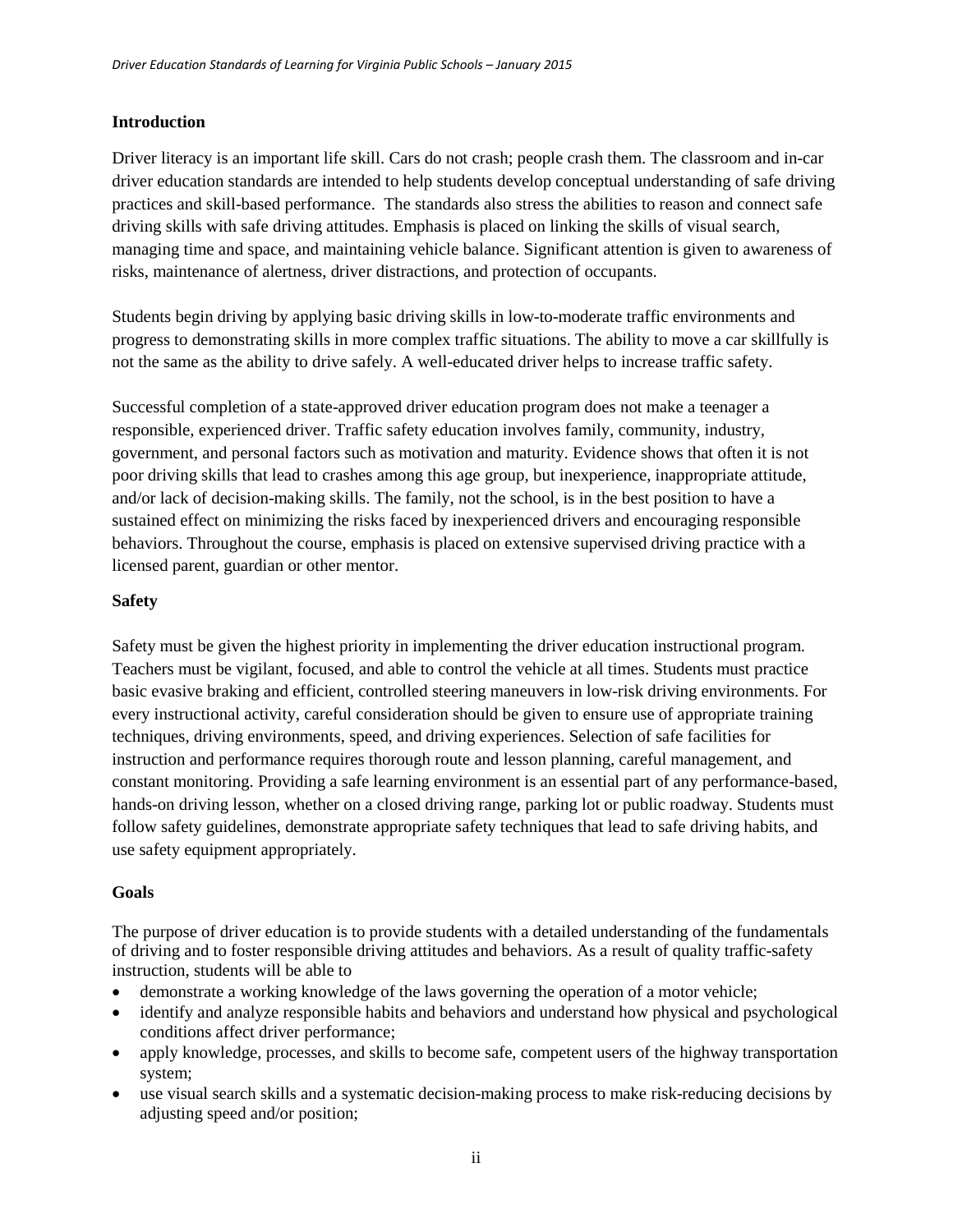- demonstrate balanced vehicle movement through precise and timely steering, braking, and accelerating under a variety of conditions;
- display responsible driving behaviors when alone and with peers;
- interact safely with other roadway users by predicting vehicle performance, avoiding conflicts, and minimizing and managing risks;
- identify how advancements in intelligent handling and stability technology systems affect driving practices;
- engage in meaningful, extensive supervised practice to progress from simple to more complex driving skills in low, moderate, and higher risk driving environments; and
- master precision movements for maintaining optimal vehicle balance and control in expected as well as unexpected circumstances.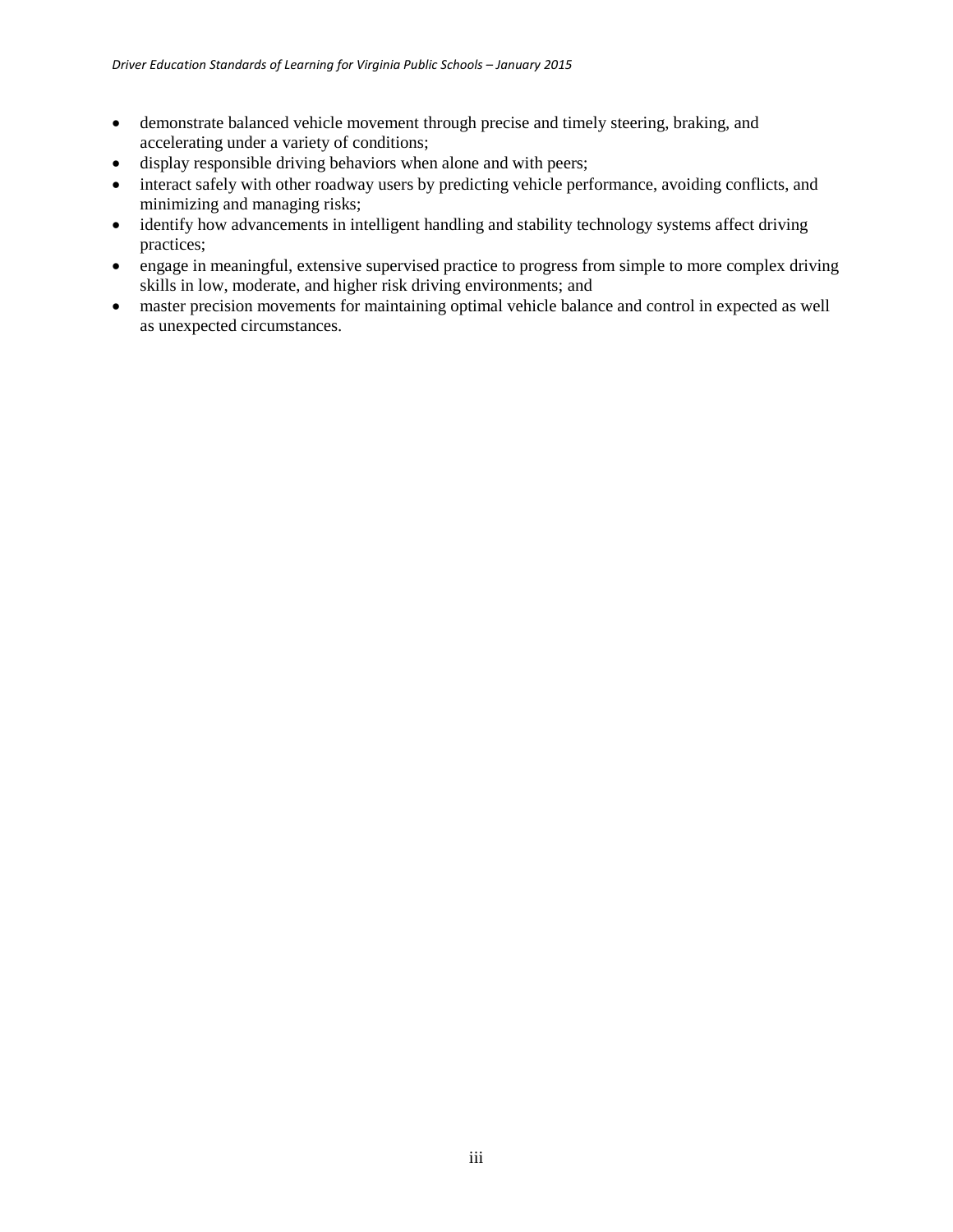## **Standards of Learning**

- DE.1 The student will demonstrate an understanding of Virginia traffic laws, licensing procedures, and other responsibilities associated with the driving privilege. Key concepts include
	- a) graduated driver licensing requirements and types of licenses;
	- b) traffic safety information in the Virginia Driver's Manual;
	- c) the motor vehicle section of the *Code of Virginia*;
	- d) the organ- and tissue-donation designation process;
	- e) interaction with law enforcement; and
	- f) responsibilities at a crash scene.
- DE.2 The student will demonstrate an understanding of basic vehicle operating procedures. Key concepts/skills include
	- a) pre-driving procedures;
	- b) starting procedures for automatic and manual transmissions;
	- c) vehicle information, warning, and control devices;
	- d) efficient accelerating, braking, and steering techniques; and
	- e) vehicle securing procedures.
- DE.3 The student will use vehicle reference points to establish vehicle position and execute basic driving maneuvers. Key concepts/skills include
	- a) parking;
	- b) turning;
	- c) establishing lane position; and
	- d) backing.
- DE. 4 The student will recognize the effects of momentum, gravity, and inertia on vehicle control and balance, and the relationship between kinetic energy and force of impact. Key concepts/skills include
	- a) sitting and hand position;
	- b) steering, braking, and accelerating;
	- c) compensating for shifts in vehicle load (from side to side, front to rear, and rear to front) that affect vehicle performance;
	- d) managing front tire traction loss (understeer) and rear tire traction loss (oversteer); and
	- e) analyzing the cause and severity of types of collisions head-on, near-frontal, broadside, rear-end, rollover, sideswipe.
- DE.5 The student will demonstrate the ability to manage visibility, time, and space to avoid collisions and reduce driving risks. Key concepts/skills include
	- a) demonstrating targeting and tracking skills;
	- b) synthesizing information visually from the driving environment using the SEEiT (Search, Evaluate and Execute in Time) space-management systematic decision-making process;
	- c) applying following-distance time and space concepts;
	- d) selecting appropriate speed, maintaining adequate gap, and judging distance;
	- e) estimating time and space needs for passing; and
	- f) identifying and responding to open and closed spaces and changes to line-of-sight or path-oftravel.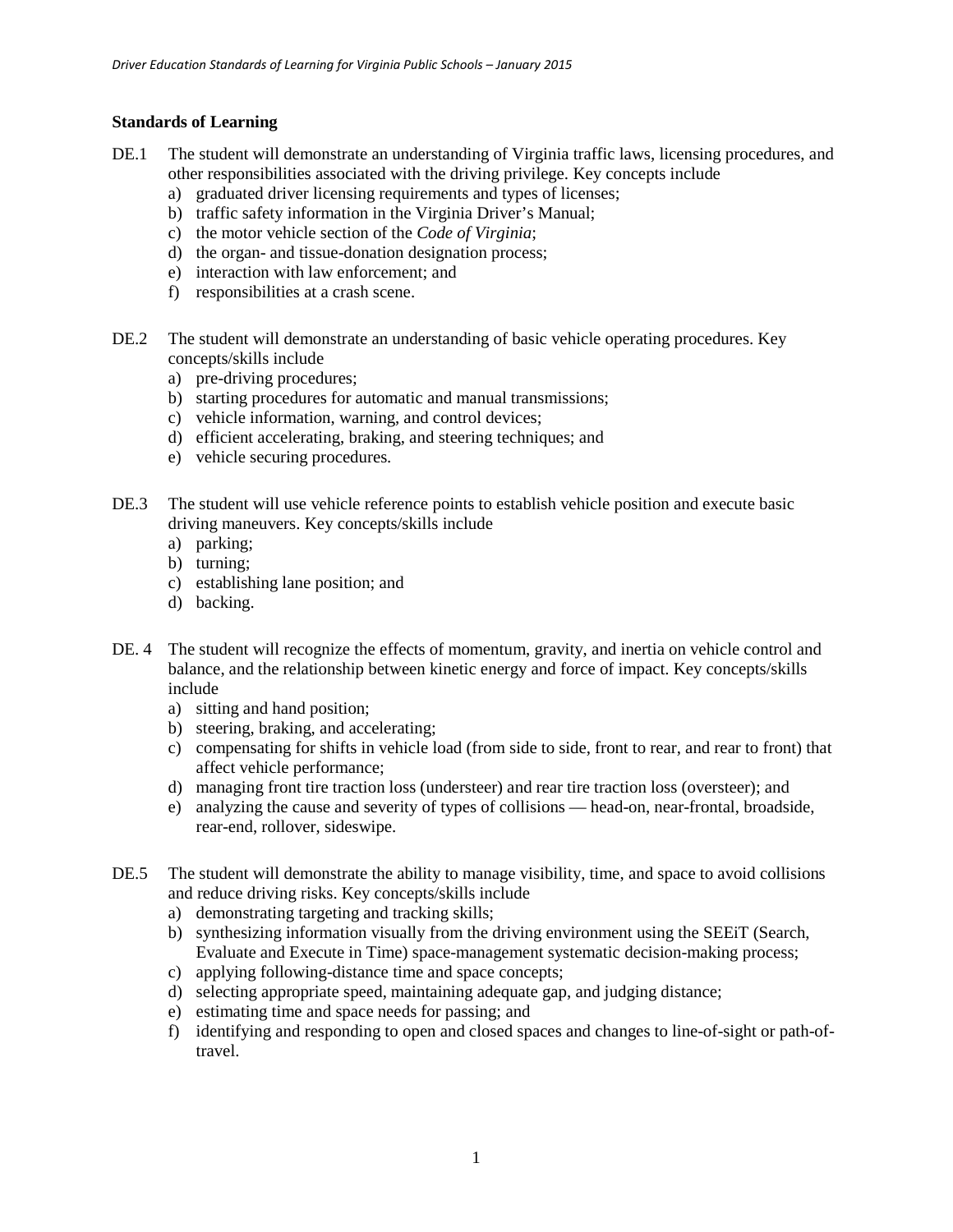- DE.6 The student will demonstrate appropriate adjustments when approaching controlled and uncontrolled intersections, curves, work zones, railroad crossings, and hills with line-of-sight or path-of-travel limitations. Key concepts/skills include
	- a) right-of-way rules;
	- b) roadway signs, signals, and markings;
	- c) slope/grade of terrain; and
	- d) vehicle position and speed control.
- DE.7 The student will identify the characteristics of an expressway and apply risk-reducing expressway driving strategies. Key concepts/skills include
	- a) managing interchanges;
	- b) entering, merging, and exiting from traffic flow;
	- c) selecting vehicle position and changing lanes; and
	- d) managing toll facilities.
- DE.8 The student will demonstrate the ability to communicate presence and intentions to other highway transportation users. Key concepts/skills include
	- a) vehicle position and driver action;
	- b) vehicle communication devices; and
	- c) hand signals for slow/stop, right turn and left turn.
- DE.9 The student will analyze and describe the physiological, psychological, and cognitive effects of alcohol and other drugs and their impact on a driver's awareness of risks and involvement in collisions. Key concepts include
	- a) prescription and nonprescription medications;
	- b) illegal drugs;
	- c) effects of alcohol and other drugs on vision and space management;
	- d) synergistic effects of drugs; and
	- e) ways alcohol and other drugs are eliminated from the body.
- DE.10 The student will identify and analyze the legal, health, and economic consequences associated with alcohol and other drug use and driving. Key concepts/skills include
	- a) positive and negative peer pressure;
	- b) refusal and peer-intervention skills;
	- c) Implied Consent, Zero Tolerance, and Use and Lose laws;
	- d) Administrative License Revocation, loss of license, ignition interlock, and other licensing restrictions; and
	- e) court costs, insurance requirements, Virginia Alcohol Safety Action Program referral, and other costs.
- DE.11 The student will recognize the consequences of aggressive driving and the influence of emotions on driving behaviors. Key concepts include
	- a) stress and anxiety;
	- b) anger management; and
	- c) the relationship between aggressive driving and road rage.
- DE.12 The student will analyze the effects of fatigue and other physical conditions on driver performance. Key concepts include
	- a) circadian rhythms;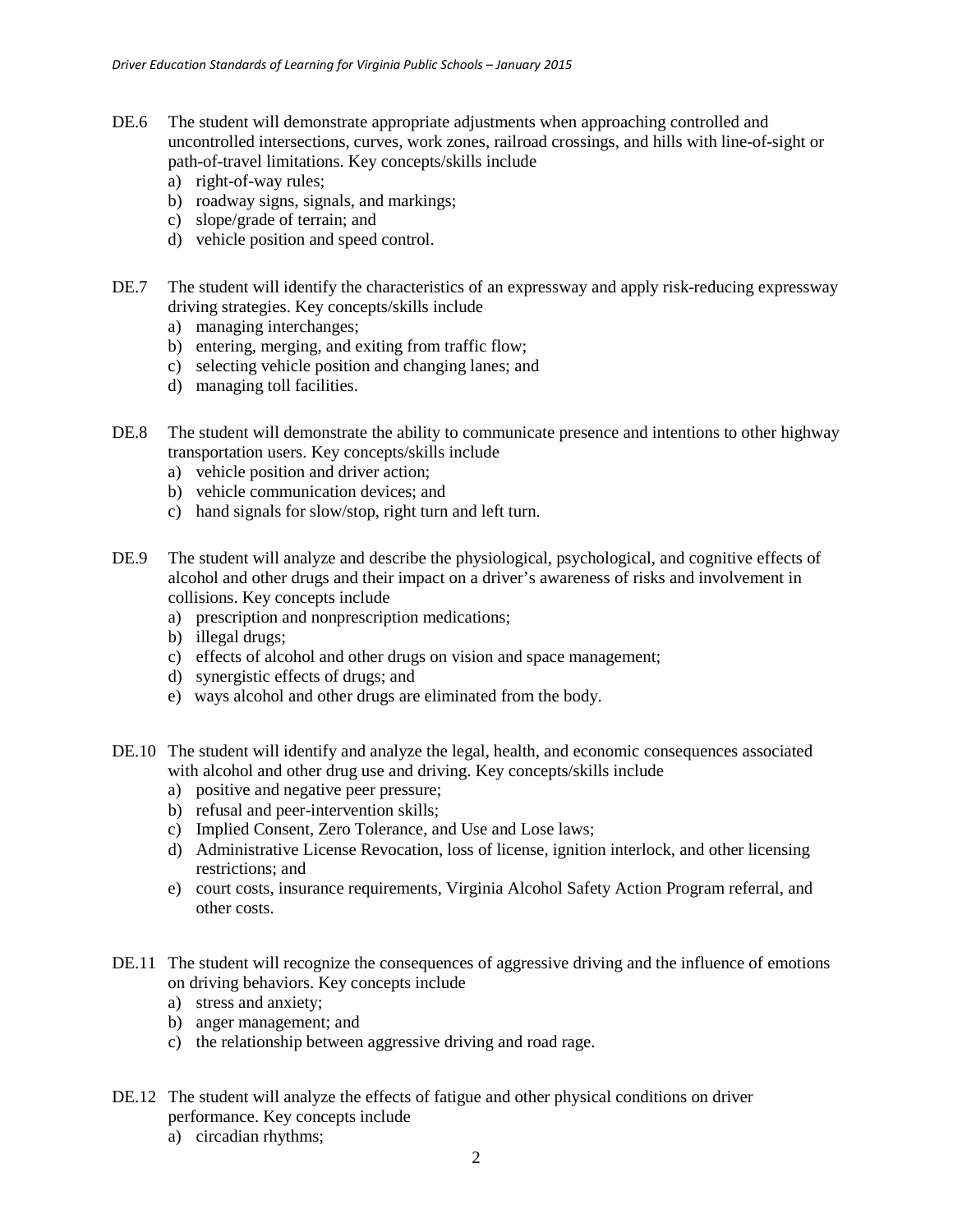- b) sleep deprivation;
- c) short- and long-term physical and mental disabilities; and
- d) chronic health conditions.
- DE.13 The student will identify distractions that contribute to driver error. Key concepts include
	- a) driver behaviors (e.g., eating, smoking, personal grooming);
	- b) cell phones and other portable technology devices;
	- c) passengers;
	- d) vehicle accessories; and
	- e) insects and pets.
- DE.14 The student will identify changes in the environment that affect visibility and traction and demonstrate an understanding of appropriate driver reaction to these risks. Key concepts/skills include
	- a) driving at night;
	- b) smoke- and weather-related conditions;
	- c) road construction and other adverse road conditions; and
	- d) vehicle stability and traction control systems.
- DE.15 The student will demonstrate an understanding of the proper use of vehicle occupant-protection features and analyze how they can reduce injury severity and increase collision survival. Key concepts/skills include
	- a) active restraint systems;
	- b) passive restraint systems;
	- c) child restraint systems; and
	- d) other vehicle safety design features.
- DE.16 The student will analyze how technological advancements in intelligent handling and stability control systems affect driving practices. Key concepts/skills include
	- a) electronic stability control systems;
	- b) occupant protection systems to include thorax, curtain, knee and other airbags;
	- c) seatbelt technologies and intelligent head restraints systems;
	- d) adaptive cruise control and automatic emergency braking systems;
	- e) lane-keeping assist and blind spot warning systems;
	- f) reversing and other cameras; and
	- g) adaptive front lighting.
- DE 17 The student will identify and evaluate emergency-response strategies to avoid or reduce the severity of a collision in high-risk driving situations. Key concepts/skills include
	- a) understanding and managing front and rear traction control;
	- b) identifying open space;
	- c) recognizing how decisions are influenced and limited by the environment, the vehicle, driver error, and driver capabilities;
	- d) demonstrating evasive maneuvers, using braking and steering combinations; and
	- e) managing off-road recovery.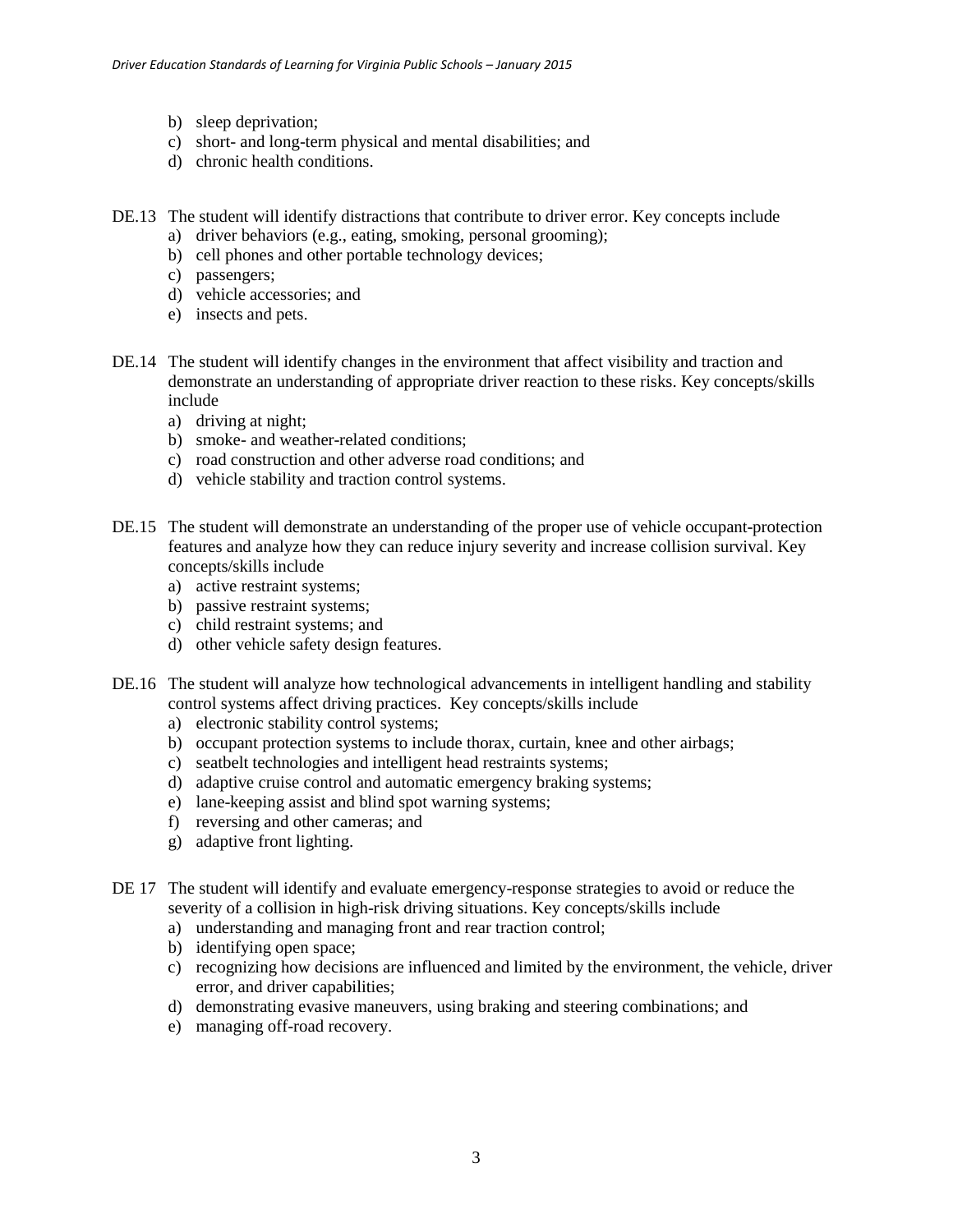- DE.18 The student will identify and describe the performance characteristics of other road users and apply problem-solving skills to minimize risks when sharing the roadway with
	- a) pedestrians and animals;
	- b) bicycles, scooters, mopeds, and motorcycles;
	- c) tractor-trailers, trucks, and construction vehicles;
	- d) sport utility vehicles, recreation vehicles, and trailers;
	- e) emergency vehicles;
	- f) funeral processions;
	- g) passenger and school buses; and
	- h) farm machinery and horse-drawn vehicles.
- DE.19 The student will compare vehicle braking systems and explain and demonstrate proper braking techniques for various weather and roadway conditions. Key concepts/skills include
	- a) demonstrating proper use of conventional brake systems;
	- b) demonstrating and evaluating controlled braking, trail braking, and threshold braking;
	- c) engaging antilock brake systems (ABS) and steering toward a target; and
	- d) analyzing how preventive maintenance reduces the possibility of brake failure and enhances safety.
- DE.20 The student will analyze how regular preventive maintenance reduces the possibility of vehicle failures and recognize the warning signs that indicate the need for maintenance, repair, or replacement. Key concepts/skills include
	- a) vehicle warning devices;
	- b) lights and signals;
	- c) steering and suspension systems;
	- d) tires and braking systems;
	- e) cooling system and belts; and
	- f) fuel system and ignition electronics.
- DE.21 The student will identify and describe the legal aspects of and identify the financial responsibilities associated with purchasing, operating, maintaining, and insuring a motor vehicle. Key concepts include
	- a) the Financial Responsibility Law;
	- b) required and optional insurance coverage;
	- c) title and vehicle registration;
	- d) vehicle inspection;
	- e) fuel, fluids, tires, and other maintenance costs; and
	- f) collision involvement.
- DE.22 The student will demonstrate competency in map-reading and trip-planning skills. Key concepts/skills include
	- a) route planning;
	- b) map-reading and trip-planning technologies; and
	- c) calculating the cost of a trip.